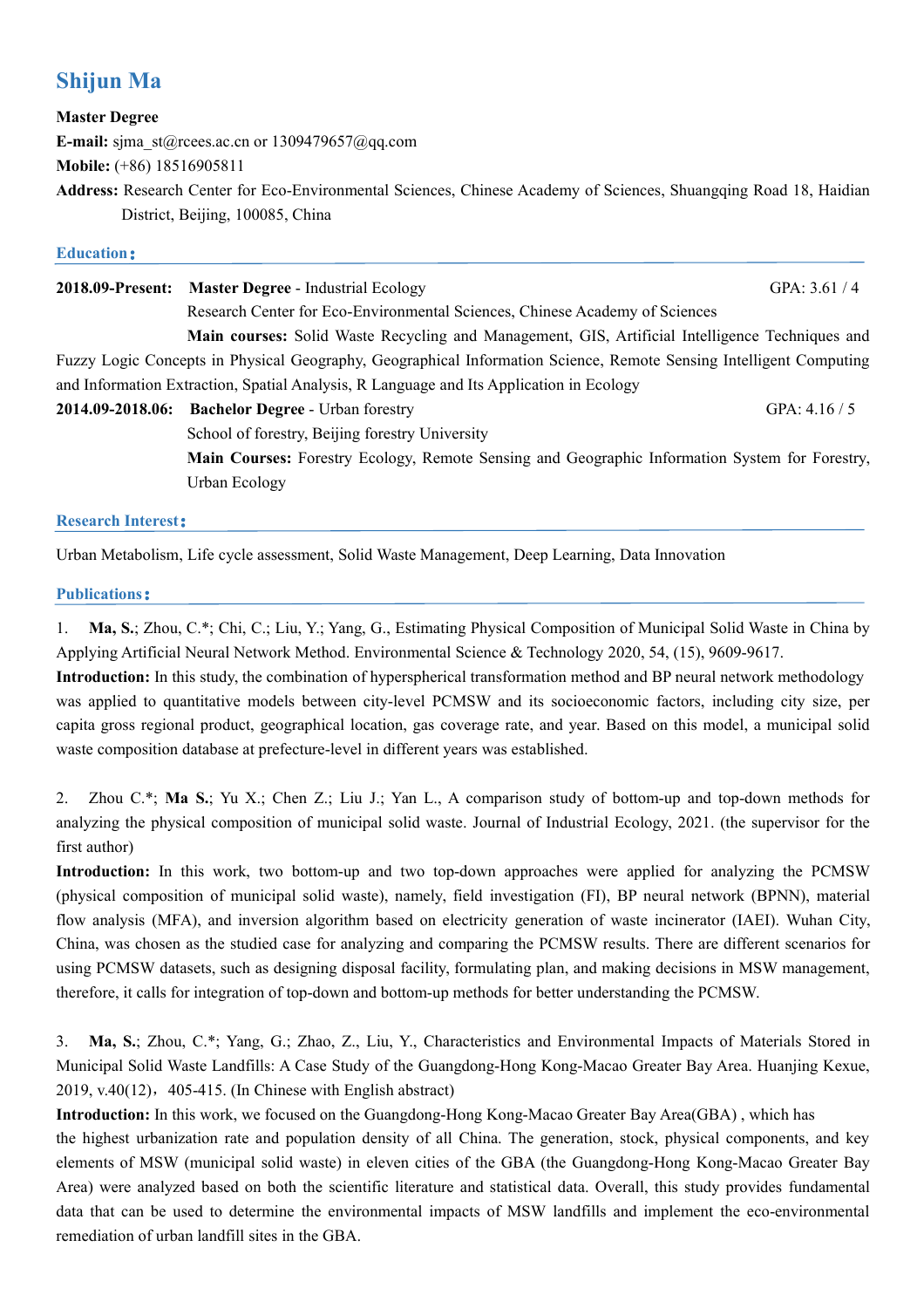4. **Ma, S.**; Zhou, C.\*; Yang, G., Typical pollutants in landfill leachate from a global perspective: occurrence, drivers and environmental impact (In Preparation)

**Introduction:** In this paper, an arithmetic mean value and standard deviation were applied to systematically summarize the typical pollutants in landfills by country type, climate zone and landfill age. Besides, by using data from published literature and reports, the correlation between typical leachate pollutants (COD, BOD<sub>5</sub>, ammonia nitrogen, SO<sub>4</sub><sup>2</sup>, Cl<sup>-</sup>, K<sup>+</sup>, , Cd, Cr, Fe, Ni, Pb) and critical influencing factors (temperature, precipitation, landfill age and waste compositions) were detailed analyzed. Furthermore, impact of typical pollutants in landfills on surrounding groundwater, surface water and soil were assessed. This study provides policy implications for the treatment of regional typical leachate pollutants, and also offer valuable parameters for future research on the ecological environmental risks brought by leachate pollutants in national, regional and global landfill sites.

5. **Ma, S.**; Peng, T.; Yu, Y.; Liu, Y.\*; Li, C.; Wang, J.; Effect of Plant Hormones and Magnetic Field on Rooting of Soft Cuttings for Catalpa bungei. Journal of North-East Forestry University 2020, 48, (6), 21-24. (In Chinese with English abstract)

6. Zhou, C.\*; Yang, G.; **Ma, S.**; Liu, Y.; Zhao, Z., The impactof the COVID-19 pandemic on waste-to-energy and waste-to-material industry in China. Renewable and Sustainable Energy Reviews 2021, 139, 110693.

7. Pan, J.; Ding, N.; Lu, B.; **Ma, S.**; Yang, J.\*, Patterns change and determinants of urban nitrogen metabolism in Chinese megacities. Journal of Cleaner Production 2020, 264.

8. Yang, G.; Zhou, C.\*; Wang, W.; **Ma, S.**; Liu, H.; Liu, Y.; Zhao, Z., Recycling sustainability of waste paper industry in Beijing City: An analysis based on value chain and GIS model. Waste Management 2020, 106, 62-70.

9. Sun, C.; Feng, X. \*; Fu, B.; **Ma, S.**; Aridity-driven desertification and its future risks: an analysis combing attribute thresholds and biome shifts (under revision in Global Change Biology)

10. Zhao, C.; Gao, B.; **Ma, S.**; Wang, L.; Cui, S.\*; Comparative Life Cycle Assessment of Food Waste Disposal Approaches on Energy, Water, and Environment (In Preparation)

11. Yang, G.; Zhou, C.\*; **Ma, S.**; Liu, Y; Zhang L.; Yang, J.; Rethinking of waste recycling: evolution, description, and trade-off (in preparation)

#### **Participation in Conference**:

2020 International Conference on Resource Sustainability November 2020 Presentation: Typical pollutants in landfill leachate from a global perspective: occurrence, drivers and environmental impact 2019 Symposium on Urban Mining and Waste Management May 2020 May 2020

Presentation: Estimating Physical Composition of Municipal Solid Waste in China by Applying Artificial Neural Network Method

**Professional Experience**:

**NSFC General Projects (4187010867):** Multidimensional features, future trends and managing measures of the material stocks in municipal solid waste landfills

**Contribution:** Data collection and processing, Development of the material flow model for material stock in landfill, Report writing